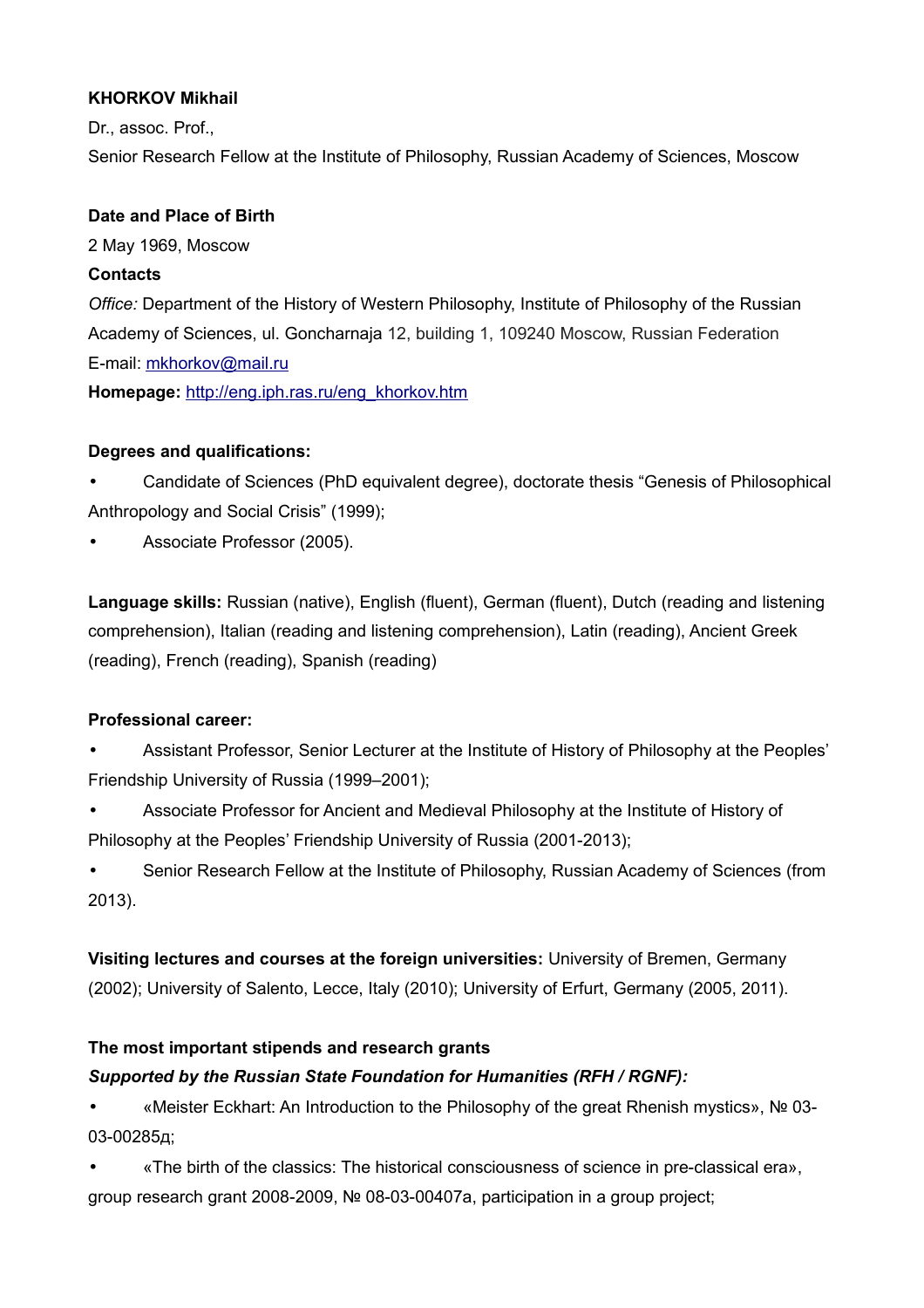«Polemical strategies in philosophy, theology and science in Western Europe from 13th to 16th centuries», group research grant 2009-2010, № 09-03-00665a, participation in a group project;

• «From Meister Eckhart to Nicholas of Cusa: Transformation of metaphysics in Western Europe in 14<sup>th</sup> and 15<sup>th</sup> centuries», individual research grant 2010-2011, № 10-03-00177a;

• «Augustine and fundamental problems of contemporary philosophy», group research grant 2012-2013, № 12-03-0455а, participation in a group project.

# *Supported by International Research Foundations and Institutions:*

- DAAD research grant, Munich, Germany (2000),
- ÖAD research grant, Salzburg, Austria (2001),
- Goethe research grant, Jena, Germany (2003),
- Herzog Ernst research grant of the Fritz Thyssen Foundation, Gotha, Germany (2005),
- Paul Celan visiting fellowship, Vienna, Austria (2006),
- Amplonius research fellowship, Erfurt, Germany (2007),
- Research fellowship of the Alexander von Humboldt Foundation, Thomas-Institute, University of Cologne, Cologne, Germany (2007-2009),
- Visiting research fellowship at the German Literary Archive (DLA) in Marbach, Germany (2011).

## **International coordination and organizational research activities**

- Member of the Board (assessor) of the International Society for the Study of Medieval Philosophy / Société Internationale pour l'Étude de la Philosophie Médiévale (SIEPM): <http://www.siepm.uni-freiburg.de/>
- Member of the advisory board (assessor) of *«Bulletin de Philosophie Médiévale»*, Brepols Publishing House, Belgium.
- Member of the international advisory board of the journal «*Studia Antyczne i Mediewistyczne*», Polish Academy of Sciences, Warsaw, Poland.
- Co-editor and member of the book series «*Scheleriana*. Scheler Studies», Germany.
- Member of the scientific advisory board of the Helmuth Plessner Society / Helmuth-

Plessner-Gesellschaft (HPG), Germany: <http://www.helmuth-plessner.de/>

- Member of the scientific advisory board of the Max Scheler Society / Max-Scheler-Gesellschaft (MSG), Germany: <http://maxscheler2.wordpress.com/><http://www.max-scheler.de/>
- Member of the scientific board of the journal «HORIZON: Phenomenological investigations» (St. Petersburg State University, Faculty of Philosophy, Saint-Petersburg, Russia).

## **Other relevant information:**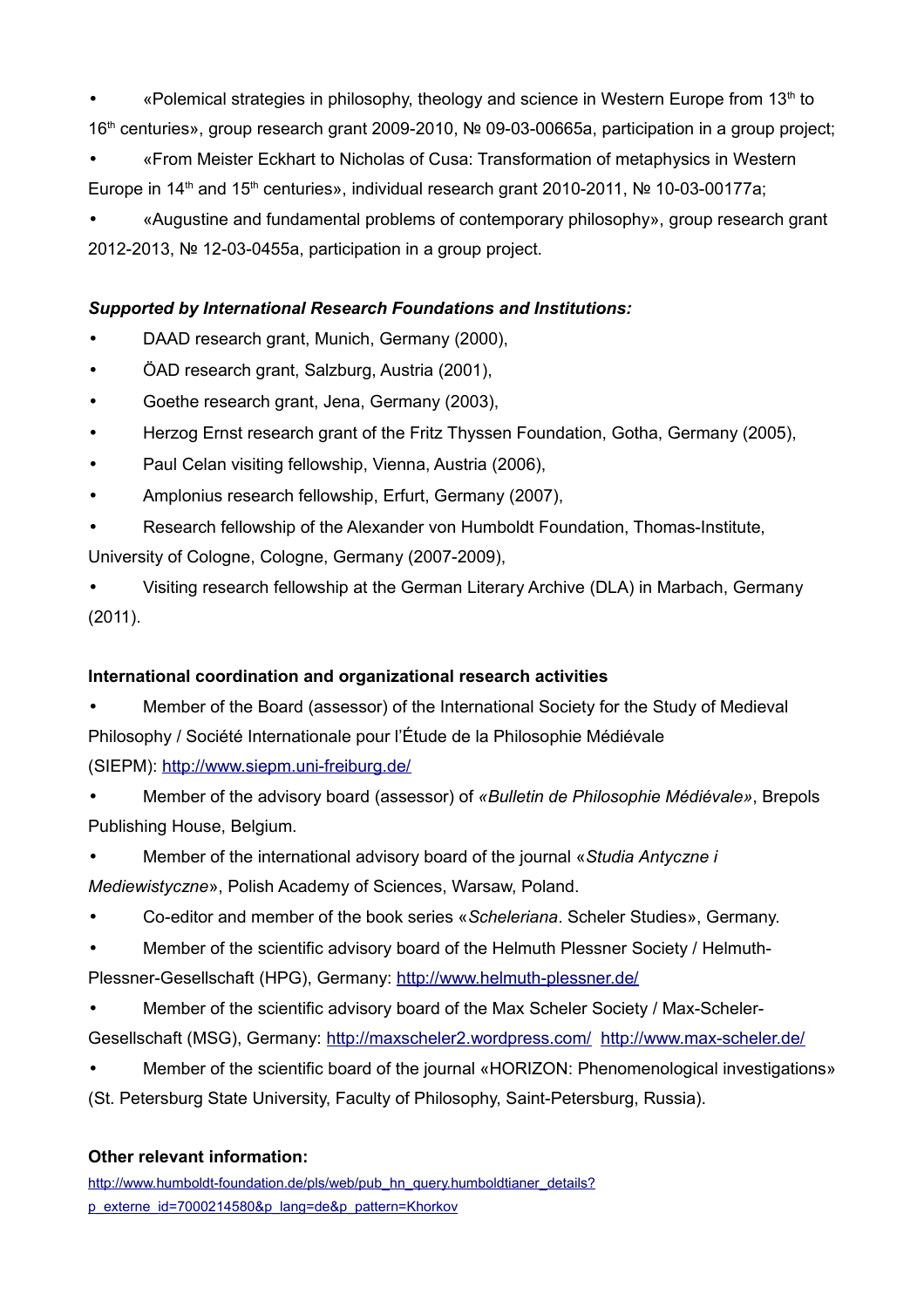#### **KHORKOV Mikhail**

#### **LIST OF PUBLICATIONS**

#### **The most important publications:**

**1.** Unbekannter Eckhart oder unbekannter Ruusbroec? Zum augustinistischen Kontext der Meister-Eckhart-Rezeption im 15. Jahrhundert, in: Meister Eckhart in Erfurt, hrsg. von Andreas Speer und Lydia Wegener (Miscellanea Mediaevalia, Veröffentlichungen des Thomas-Instituts der Universität Köln, 32). Berlin: Walter de Gruyter, 2005. S. 587-600.

**2.** Der Traktat *Von dem ewigen wort* und der augustinische Kontext der Rezeption der Lehre von der Gottesgeburt am Oberrhein im 15. Jahrhundert, in: University, Council, City: Intellectual Culture on the Rhine (1300-1550), Acts of the XIIth International Colloquium of the SIEPM, Freiburg im Breisgau, 27-29 October 2004, ed. by Laurent Cesalli, Nadja Germann, and Maarten J.F.M. Hoenen. Turnhout: Brepols, 2007. S. 203-218.

**3.** Zur Meister Eckhart-Rezeption im Spätmittelalter, in: Recherches de Théologie et Philosophie médiévales. T. LXXVII,1. 2010. S. 125-136.

**4.** Eine Version von Heinrich Seuses «*Horologium Sapientiae*» aus der *Bibliotheca Amploniana* (Handschrift UFB Erfurt-Gotha, Dep. Erf. CA 4º 144), in: Heinrich-Seuse-Jahrbuch. Band 2. 2009. S. 95-103.

**5.** Is it Natural for a Human Being to be a Person? In: Personhood / Ed. by Heikki Ikäheimo et al. Jyväskylä: University of Jyväskylä, 2004. P. 106-112.

6. How to Make a New Philosophy from an Old Platonism: Plethon and Cusanus on "Phaedrus", in: Georgios Gemistos Plethon: The Byzantine and the Latin Renaissance / ed. by Jozef Matula and Paul Richard Blum. Olomouc: Univerzita Palackého v Olomouci, 2014. P. 261-272.

**7.** The Concept of Conscience in the Sermons of John Tauler and its Eucharistic Context, in: Indo-European Linguistics and Classical Philology – XIX (Joseph M. Tronsky memorial Conference). Proceedings of the International Conference, St. Petersburg, 22-24 June, 2015 / ed. by Nikolai N. Kazansky. St. Petersburg: Nauka, 2015. P. 801-808.

**8.** Reisen und Handschriften Sammeln: Die spätmittelalterlichen Gelehrten und ihre Bibliotheken, in: Phänomenologie, Geschichte und Anthropologie des Reisens, Hrsg. von L. Polubojarinova, M. Kobelt-Groch, O. Kulishkina, Kiel 2015, 175-184.

#### **Monographs (Russian):**

9. Майстер Экхарт: Введение в философию великого рейнского мистика. М.: Наука, 2003. 278 с. / Meister Eckhart: Vvedenije v filosofiju velikogo reinskogo mistika (Meister Eckhart: An Introduction in Philosophy of the Great Rhenish Mystics). Moscow, Nauka 2003. 278 pages (Russian, English Summary).

10. Tomism, albertism i avgustinism v intellektualnoj i duhovnoj kulture rejnskogo regiona v 14-15 vekah (Thomism, Albertism und Augustianism in the intellectual and spiritual culture of the Rhenish region in the 14th and 15th century), Moscow, Publishing House of the Peoples' Friendship University of Russia 2007, 266 pages (Russian) / Томизм, альбертизм и августинизм в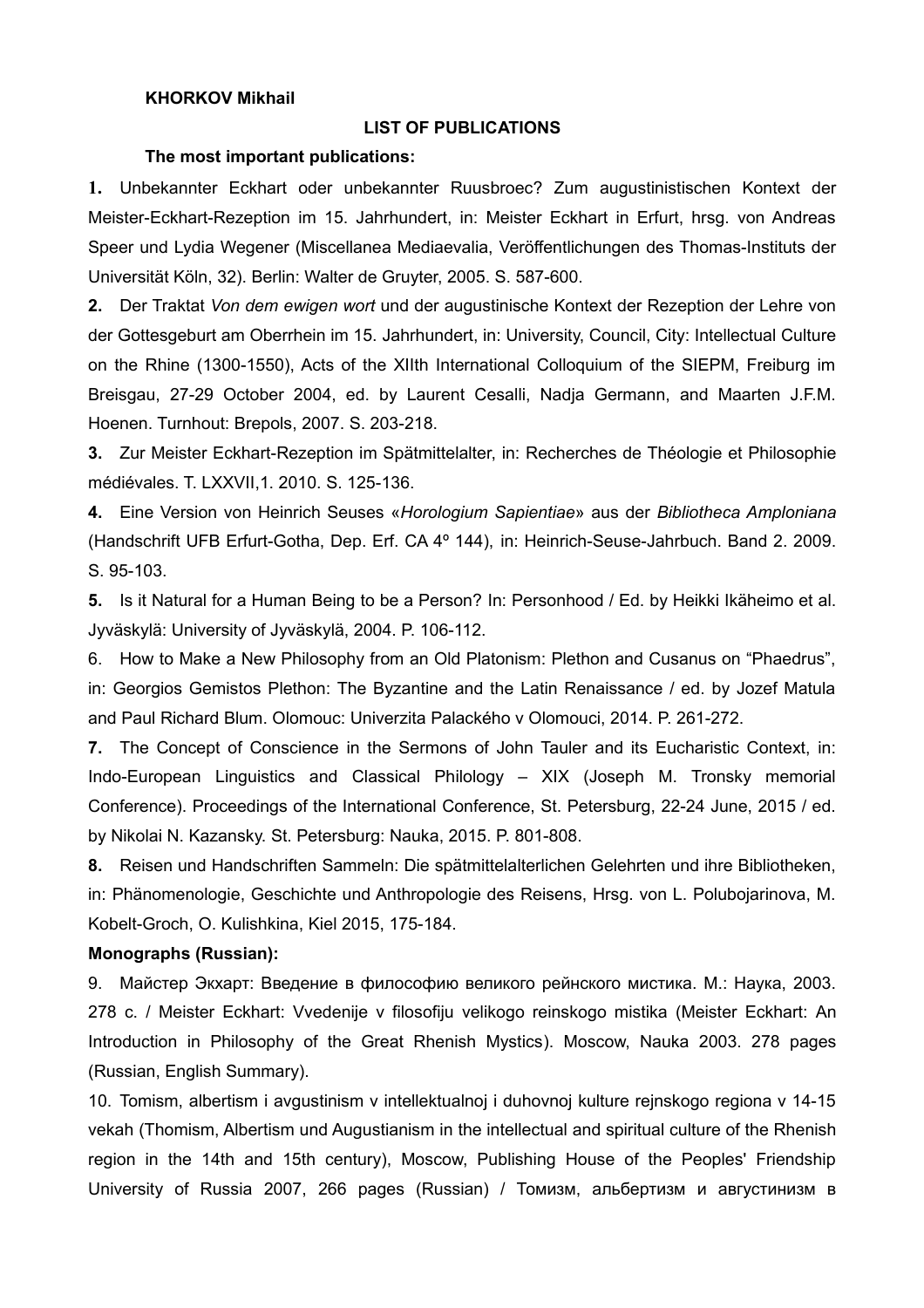интеллектуальной и духовной культуре Рейнского региона в XIV-XV вв. (монография). М.: Издательство Российского университета дружбы народов, 2007. 266 c.

11. Созерцание Страстей Христовых и *philosophia spiritualis* в сочинениях Генриха Сузо (Contemplation of the *Passiones Christi* and *philosophia spiritualis* in the Works by Henry Suso), in: Генрих Сузо. Книга Вечной Премудрости, перевод со средневерхненемецкого М. Хорькова. М.: Институт философии, теологии и истории св. Фомы, 2008. С. 7-129.

#### **Other selected publications in peer reviewed journals and collected books:**

12. Über einige Quellen des Konzepts der *coincidentia oppositorum*: Meister Eckhart oder Heymericus de Campo ? in: "Nicolaus Cusanus: ein bewundernswerter historischer Brennpunkt": Philosophische Tradition und wissenschaftliche Rezeption, hrsg. von Klaus Reinhardt und Harald Schwaetzer (Philosophie interdisziplinär, Band 26). Regensburg: S. Roderer-Verlag, 2008. S. 41- 58.

13. Heinrich Seuse-Rezeption in Russland in den letzten zwei Jahrzenten, in: Heinrich-Seuse-Jahrbuch. Band 1. 2008. S. 103-109.

14. Utschenije o prirode i suschnosti tscheloveka v filosofii Aristotelja (Die Lehre über Natur und Wesen des Menschen in der Philosophie des Aristoteles), in: Filosofskije nauki (Philosophische Wissenschaften), 1-3 (1993) 198-202 (Russian).

15. Ранний Хайдеггер и поздний Шелер / Rannij Heidegger i pozdnij Scheler (Früher Heidegger und später Scheler), in: Историко-философский Ежегодник 2005 (History of Philosophy Yearbook 2005), Moscow, Nauka 2006, 176-184 (Russisch, im Anhang die erste Publikation der Fragmente aus dem Max Scheler Nachlass in der Bayerischen Staatsbibliothek in München mit der russischen Übersetzung, S. 185-203).

16. Проблема нормативного тупика в современных философских дискуссиях о клонировании / Problema normativnogo tupika v sovremennyh filosofskih diskussijah o klonirovanii (The Problem of the Normative Deadlock in the Contemporary Philosophical Discussions on Cloning), in: Топос, Философско-культурологический журнал (Минск-Вильнюс), 2 (16) 2007, 79-91 (Russian, English Summary).

17. Visualisierung des Intimen und Verinnerlichung des Sakralen: Frauengebetsbücher in Deutschland am Ende des 15. – Anfang des 16. Jh., in: Westeuropa, 16. Jh.: Zivilisation, Kultur, Kunst, Sankt-Petersburg, Verlag Aletheia 2008, 170-183 (Russisch) / Визуализация сокровенного и интериоризация сакрального: женские молитвенники в Германии в конце XV – начале XVI века, in: Западная Европа. XVI век: цивилизация, культура, искусство, СПб., Алетейя 2008, 170-183.

18. Gottesgeburtslehre von Meister Eckhart im Traktat "Von dem ewigen wort" (Hs. M I 476 der UB Salzburg, ff. 143<sup>v</sup>-147<sup>v</sup>), in: Индоевропейское языкознание и классическая филология - XIII (чтения памяти И.М. Тронского). Материалы международной конференции, проходившей 22- 24 июня 2009 г. СПб.: Наука, 2009. S. 638-642.

19. Das Religiöse und das Säkulare aus phänomenologischer Sicht. Zur Aktualität von Max